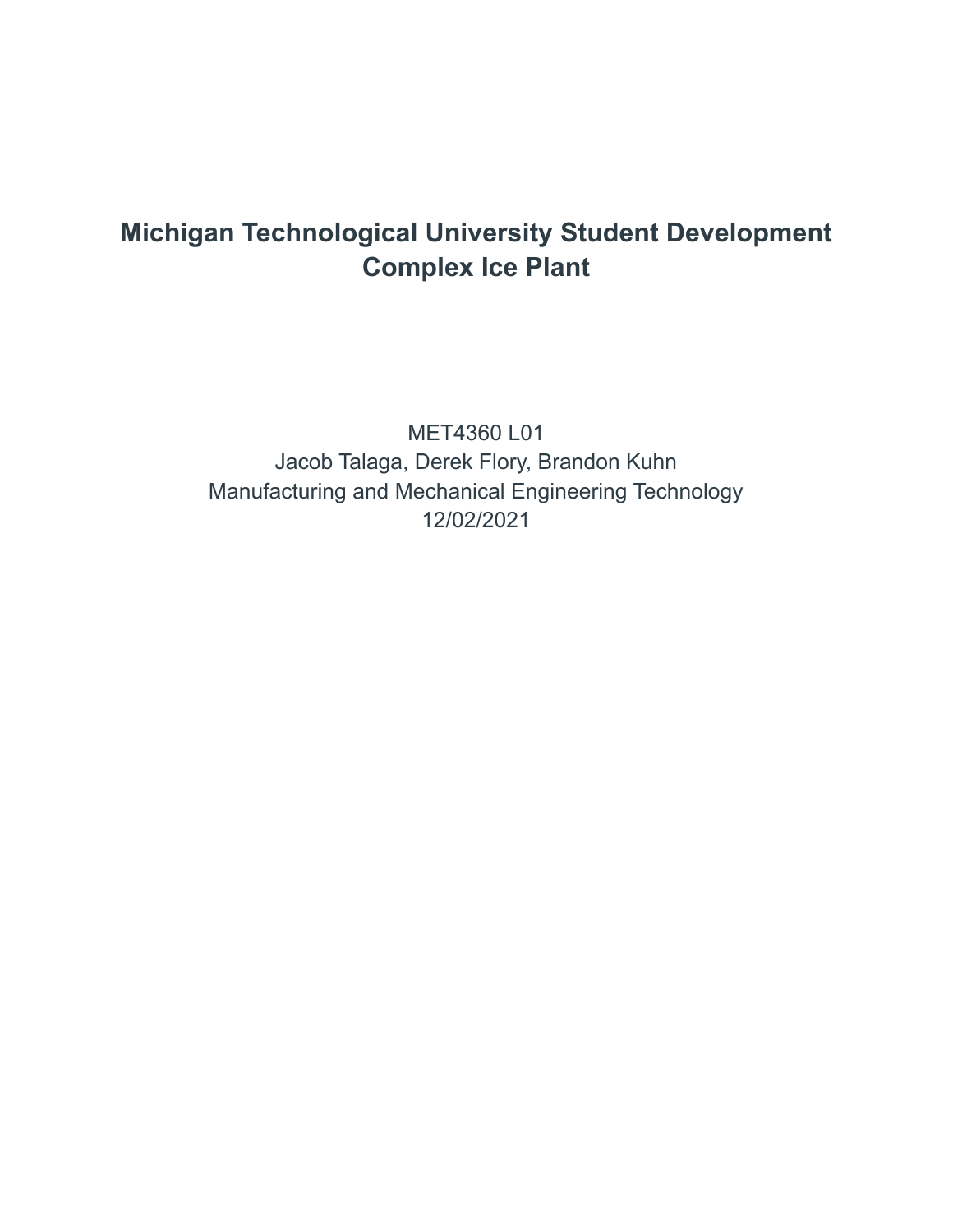## **Introduction**

The Michigan Technological University Student Development Complex (SDC) Ice Plant was rebuilt in Spring of 2012. This project was completed at a grand total of just over \$2 million dollars. This rebuild included the addition of ammonia (R-717) based cooling as opposed to the older R-22 system in an effort to reduce cost, improve safety, and improve efficiency of the ice plant. The SDC also implemented a unique energy savings feature being that waste heat from the compressors is used to heat domestic hot water to the building as well as heat the adjacent swimming pool. It should be noted that the waste heat can not solely heat either system, however, with the implementation of this system the SDC has seen annual savings of roughly \$12000-\$15000 USD. This report will outline the equipment, functions, maintenance, and general notes for the Michigan Tech SDC Ice Plant.

# **Equipment**

The equipment needed for this operation are 3 compressors, (100hp each) 2 running at a time in the summer, and 1 in the winter. These were set to run in lead, lag, and lap coordination, Heat exchangers are needed for the swimming pool, a defogger (A/C unit) is used to reduce fog and haze indoors , An oil separator is used to help increase life span of the compressors, and an ammonia displacement tank is used as an overflow tank for the currently unused ammonia. A brine is used as the fluid to get pumped through the 12 miles of tubing within the concrete slab. This brine is pumped with two 30hp, 1200 gpm pumps. Some of the heat that is extracted from the ice rink is then used to heat the pool. This requires another  $\frac{3}{4}$  hp pump to pump the pool water to the heat exchanger and back.

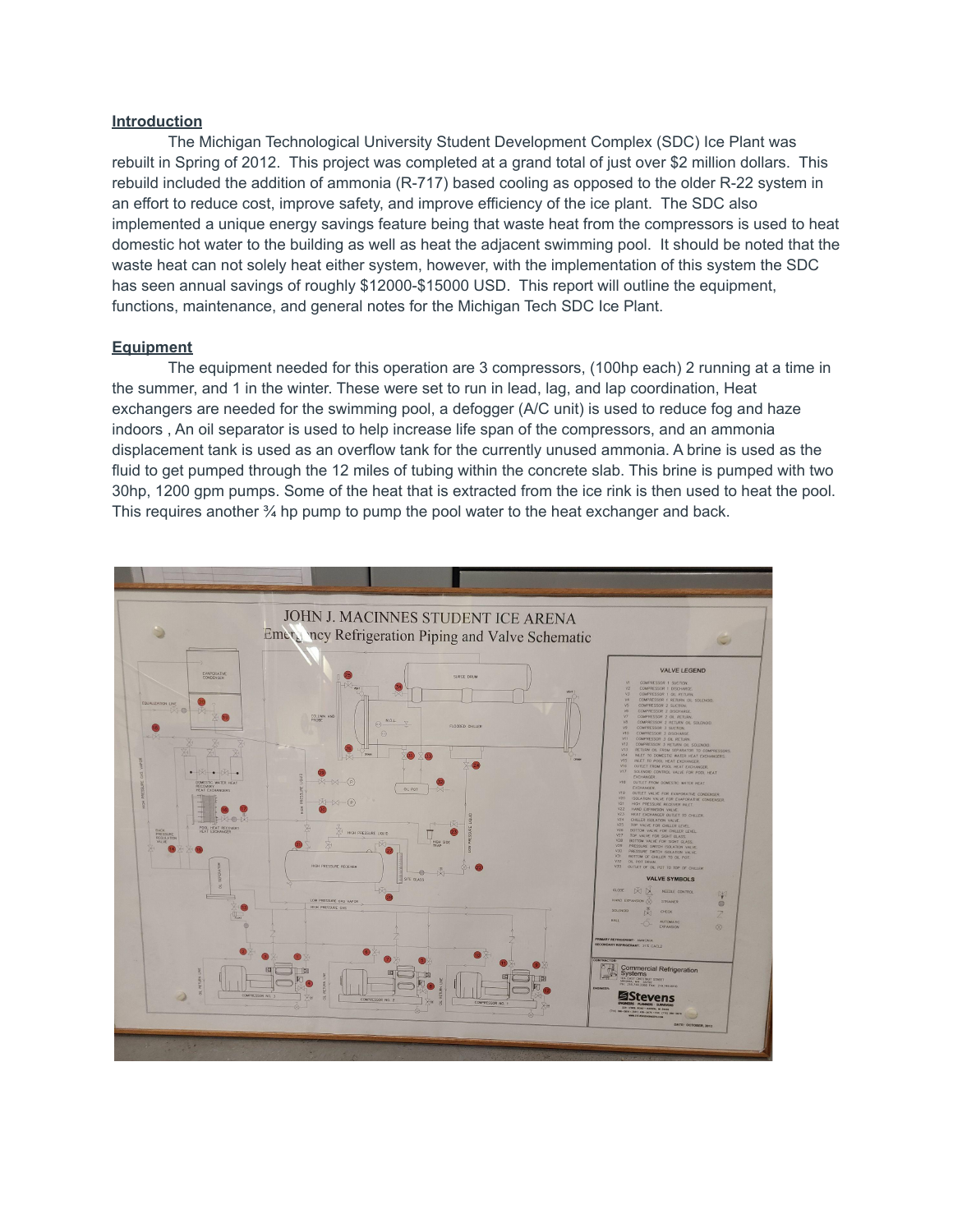## **Functions**

The functions of the ice plant and waste heat usage system are designed to heat the swimming pool. This in turn reduces the cost of heating the pool, saving money in the long run. Underneath the ice rink, there is a roughly 6 inch concrete slab in which 12 miles of tubing is laid. A brine mixture is pumped through the tubing via the brine pumps mentioned in the equipment section. This brine is first chilled with the ammonia (R-717 refrigerant). The chilled brine removes the heat in the concrete slab which in turn freezes the ice and creates the ice rink. Some of the excess heat that is extracted from the ice rink is repurposed to heat the adjacent swimming pool and domestic hot water through a series of heat exchanges. The ammonia containing the heat is ran through a heat exchanger transferring heat to a 35% E.G. fluid. This fluid is then pumped into another heat exchanger that transfers the heat into the domestic hot water and heats the pool. The reasoning for using an additional fluid is because of the risk associated with ammonia contaminating the pool water.

|               | <b>Steam Savings</b> |                | <b>Cumulative</b>              |
|---------------|----------------------|----------------|--------------------------------|
| Month         | $(1,000$ lbs)        | \$\$ Savings   | <b>Savings</b>                 |
| <b>Jul-18</b> | $203.4$ \$           | 1,516.03       | \$<br>1,516.03                 |
| <b>Aug-18</b> | $195.9$ \$           | 1,203.16       | $\mathsf{\$}$<br>2,719.19      |
| $Sep-18$      | $192.4$ \$           | 1,275.14       | \$<br>3,994.33                 |
| Oct-18        | $192.2$ \$           | 1,386.38       | \$<br>5,380.71                 |
| <b>Nov-18</b> | 189.9 \$             | 1,729.00       | \$7,109.71                     |
| <b>Dec-18</b> | $191.3$ \$           | 1,419.46       | \$<br>8,529.17                 |
| $Jan-19$      | 194.73 \$            | 1,676.98       | \$10,206.15                    |
| <b>Feb-19</b> | $174.2$ \$           | 1,367.91       | \$11,574.06                    |
| <b>Mar-19</b> | $197.2$ \$           | 1,660.65       | \$13,234.71                    |
| Apr-19        | 50.1                 | \$<br>361.99   | \$13,596.70                    |
| May-19        | $48 \mid 5$          | 217.92         | \$13,814.62                    |
| <b>Jun-19</b> | $193.7$ \$           | 1,197.13       | \$15,011.75 FY19 Total Savings |
| <b>Jul-19</b> | $203.4$ \$           | 1,458.81       | \$<br>1,458.81                 |
| Aug-19        | $195.9$ \$           | 1,215.78       | \$<br>2,674.59                 |
| Sep-19        | $192.4$ \$           | 1,218.19       | \$<br>3,892.78                 |
| $Oct-19$      | $192.2$ \$           | 1,135.04       | \$<br>5,027.82                 |
| <b>Nov-19</b> | 189.9 \$             | 1,425.28       | \$<br>6,453.10                 |
| <b>Dec-19</b> | $185.3$ \$           | 1,556.59       | \$<br>8,009.69                 |
| Jan-20        | 194.7                | \$<br>1,926.88 | \$<br>9,936.57                 |
| <b>Feb-20</b> | $186.2$ \$           | 1,535.78       | \$11,472.35                    |
| Mar-20        | $146.3$ \$           | 1,228.72       | \$12,701.07                    |
| Apr-20        | 0                    | \$             | \$12,701.07                    |
| <b>May-20</b> | O                    | \$             | \$12,701.07                    |
| Jun-20        | 45.2                 | \$<br>276.71   | \$12,977.78 FY20 Total Savings |
| Jul-20        |                      |                |                                |

#### **Energy Savings - Ice Arena Heat Recovery**

#### **Maintenance/Upkeep**

The Ice Complex Plant's is a closed loop system, meaning that all the fluids that are in the system stay within the system and no new fluids are introduced. Because it is a closed loop system, the maintenance regime is generally small. The plant is equipped with multiple monitoring systems, since anhydrous ammonia is being used. These systems are in place to notify a leak in the system so it can be stopped and dealt with before any harm is done. As well as preventing the system from hydrolocking. In regards to the equipment maintenance, the electric motors will likely last roughly 20-30 years, however